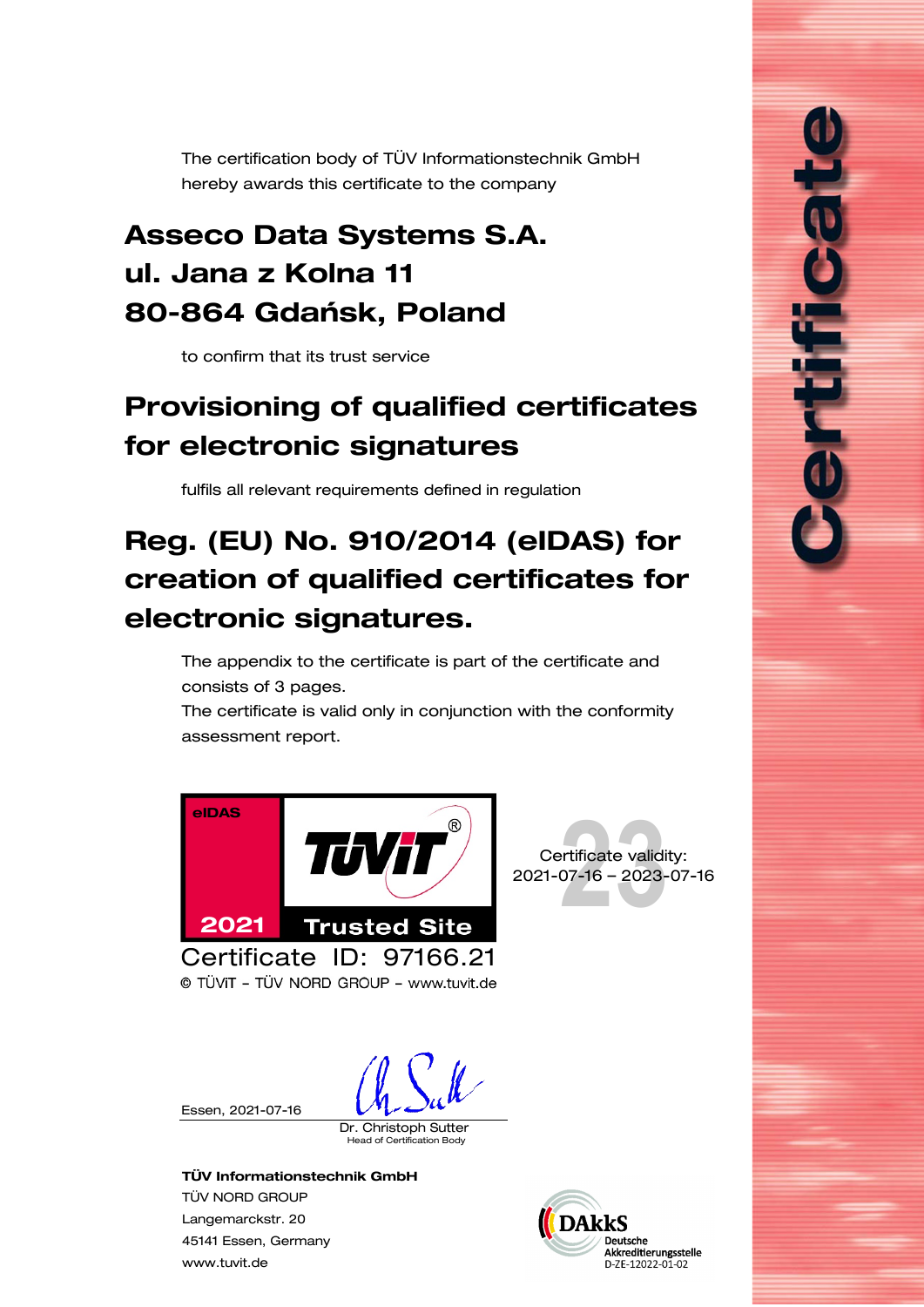<span id="page-1-0"></span>Appendix to the certificate with certificate ID: [97166.21](#page-0-0) page 1 of 3



## Certification Scheme

The certification body of TÜV Informationstechnik GmbH is accredited by "DAkkS Deutsche Akkreditierungsstelle GmbH" according to EN ISO/IEC 17065 for the scopes IT security and security technology product certification and according to eIDAS. The certification body performs its certification on the basis of the following accredited certification scheme:

• "Certification Scheme eIDAS (accredited scope) of the certification body of TÜV Informationstechnik GmbH", version 1.1 as of 2020-03-01, TÜV Informationstechnik GmbH

## Conformity Assessment Report

• "Conformity Assessment Report TUVIT[.97166.](#page-0-0)TSP.07.2021, [Provisioning of qualified certificates for electronic signatures"](#page-0-1) as of 2021-07-16, TÜV Informationstechnik GmbH

#### Conformity Assessment Requirements

The conformity assessment requirements are defined in eIDAS:

• REGULATION (EU) No 910/2014 OF THE EUROPEAN PARLIAMENT AND OF THE COUNCIL of 23 July 2014 on electronic identification and trust services for electronic transactions in the internal market and repealing Directive 1999/93/EC

for the following trust service:

• creation of qualified certificates for electronic signatures with QSCD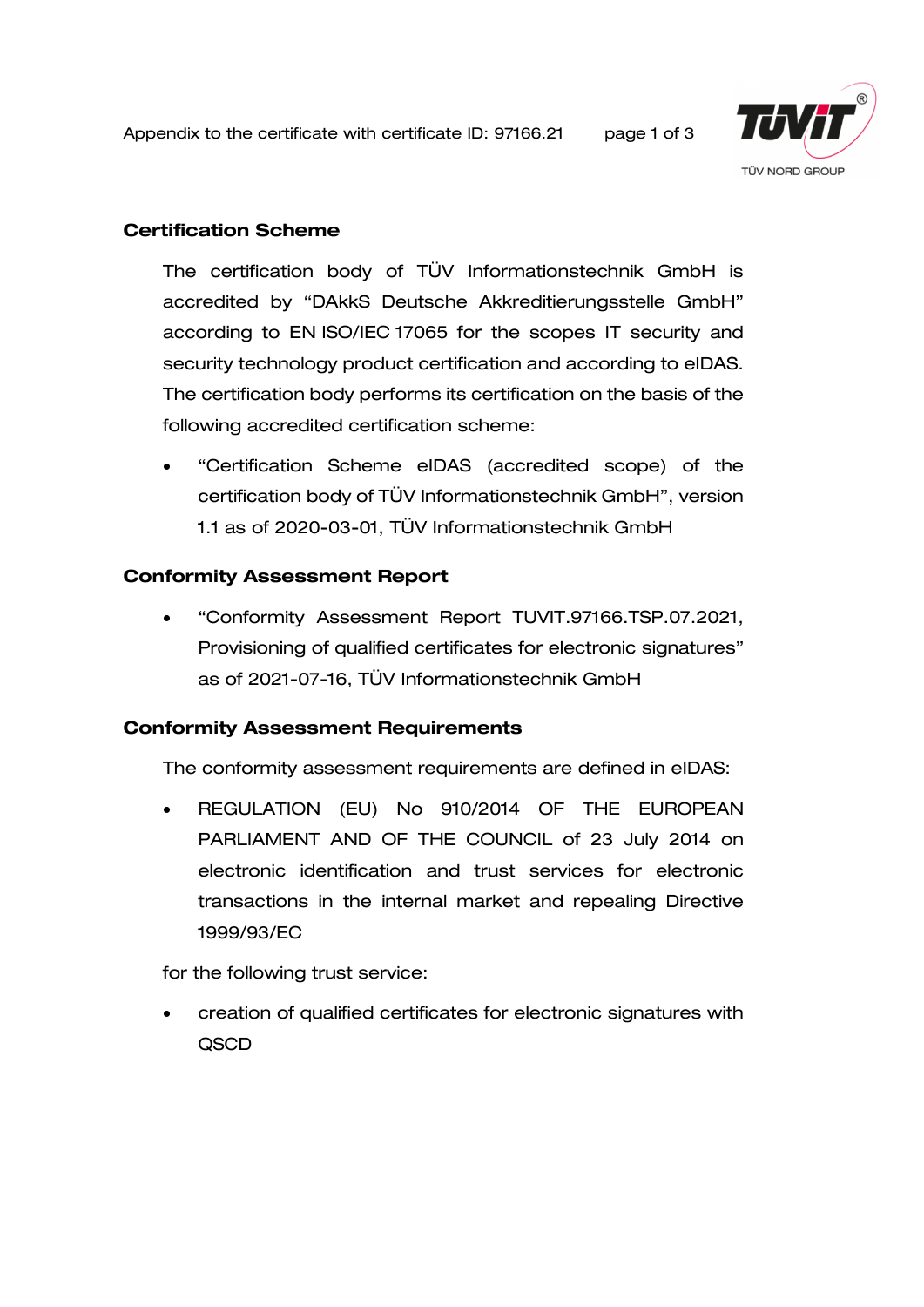Appendix to the certificate with certificate ID: [97166.21](#page-0-0) page 2 of 3



## Conformity Assessment Target

The target of conformity assessment is characterized by the certificate information of the inspected trust service:

## [Provisioning of qualified certificates for electronic](#page-0-1)  [signatures:](#page-0-1)

| Issuer of CA certificate (Root CA or Intermediate CA):<br><b>CN = Narodowe Centrum Certyfikacji</b><br><b>Certificate Serial Number:</b><br>40F8F78AB0E364105691C8D9E02CF8C1C6400A46 |                                                  |
|--------------------------------------------------------------------------------------------------------------------------------------------------------------------------------------|--------------------------------------------------|
| Name of CA (as in certificate)                                                                                                                                                       | serial number<br>of certificate                  |
| $CN =$ Certum QCA 2017                                                                                                                                                               | 7C8490C833D798<br>A784DBFB588768<br>233F6EBBF47F |

together with the documentation of the operator:

- Certificate Policy and Certification Practice Statement, Version 6.0, Asseco Data Systems S.A.
- Certum PKI Disclosure Statement, Version 1.11, Asseco Data Systems S.A.
- Terms & Conditions for Certum Qualified Trust Services, Version 2.3, Asseco Data Systems S.A.
- Certificate Policy and Certification Practice Statement of Certum Qualified Certification Service - certificate issued in the signing process, Version 1.1, Asseco Data Systems S.A.
- Terms & Conditions for Certum Qualified Trust Service certificate issued in the signing process, Version 1.1, Asseco Data Systems S.A.

## Conformity Assessment Result

The target of conformity assessment fulfills all applicable